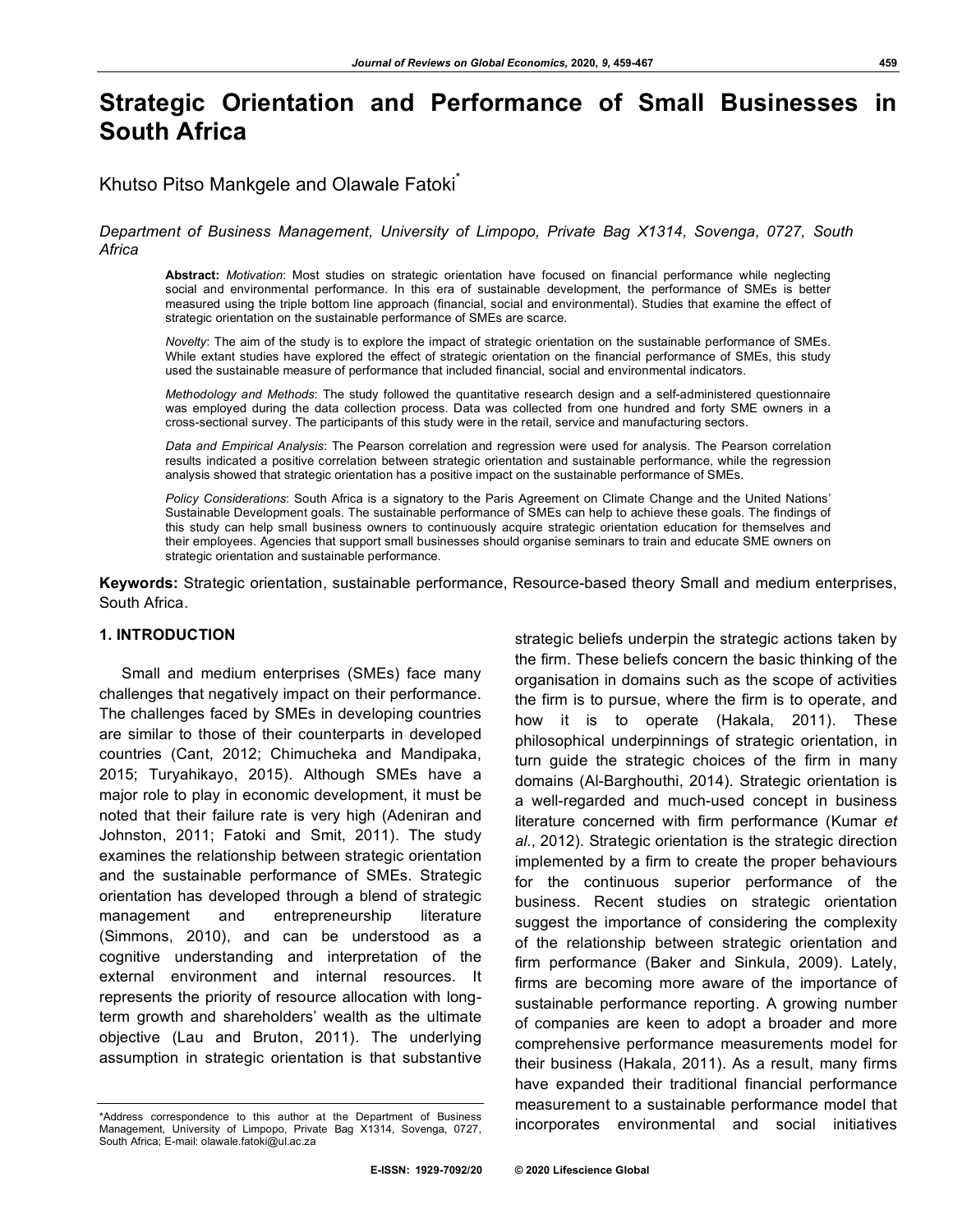(Hubbard, 2009). Traditional performance focuses mainly on profitability, and has been criticised as a historically focused lagging indicator that serves only the interest of shareholders (Slaper and Hall, 2011). For this reason, sustainable performance indicators that focus not only on profitability, but also social and environmental performance have been adopted as the most capable and comprehensive measures of firm performance (Lozano, 2012).

## **2. LITERATURE REVIEW**

## **2.1. Definition of Small, Medium and Micro Enterprises in South Africa**

The National Small Business Act of 1996, as revised in 2003, defines a small business as "a separate distinct entity including cooperative enterprises and non-governmental organisations managed by one owner or more, including branches or subsidiaries if any is predominately carried out in any sector or subsector of the economy mentioned in the schedule of size standards (Government Gazette, 2019). The number of employees is one of the indicators that is used to classify SMEs in South Africa. For the sectors focused on in this study, a micro enterprise will have between 0 and 10 employees, small enterprises between 11 and 50 employees, and medium enterprises between 51 and 250 employees (Government Gazette, 2019).

#### **2.2. Sustainable Development**

The Brundtland Report (1987) describes sustainable development as "development that meets the needs of the present without compromising the ability of future generations to meet their own needs". Since the release of the Brundtland Report in 1987, the concept of sustainable development has been playing a critical role in policy making. Sustainable development can be traced back to the concept of sustainable societies which appeared in 1974 (Rui-Dong *et al*., 2017). To achieve the vision of sustainability, some international political agendas are in place. The outcome document of the World Summit on Sustainable Development, (the Johannesburg Plan of Implementation) identifies three overarching objectives of, and essential requirements for sustainability worldwide, i.e. "(1) poverty eradication, (2) changing unsustainable patterns of production and consumption, and (3) protecting and managing the natural resource base of economic and social development" (Rui-Dong *et al*., 2017). The three

overarching aims, and essential requirements of sustainable development have been reaffirmed by the Future We Want, the outcome document of the United Nations Conference on Sustainable Development held in Rio 2012. The three main pillars of sustainable development include economic growth, environmental protection, and social equality. While many people agree that each of these three ideas contribute to the overall idea of sustainability, it is difficult to find evidence of equal levels of initiatives for the three pillars in policies of countries worldwide (Slaper and Hall, 2011). Sustainability is an often mentioned goal of businesses, however, measuring the degree to which an enterprise is sustainable or pursuing sustainable growth is not easy. The triple bottom line (TBL) goes beyond the traditional measure of profit and shareholder value to include environmental and social dimensions. The comprehensive performance measures that take into consideration the interrelated dimensions of profits, people and planet is an important tool to support sustainability goals (Elkington, 1988, 2018; Slapper and Hall, 2011).

#### **2.3. The Resource-Based Theory**

The Resource-based theory (RBT) by Barney (1991) explains the origin of the competitive advantage of a firm and supports the idea that intangible resources are the core assets that ensure the performance of a firm (Liu *et al*., 2010). The central point in achieving competitive advantage and superior performance is the management of the company's strategic resources (Barney *et al*., 2011). The RBT is one theory in the field of strategic management that provides a strategic framework to explain and predict the basis of competitive advantage and firm performance (Barney *et al*., 2011). The RBT asserts that performance difference across firms is a result of different resources and capabilities that they control (Murray, Gerald and Masaaki, 2011). The RBT plays a critical role in strategic orientation research. Scholars frequently argue that strategic orientations can be leveraged for competitive advantage and performance outcomes (Cadogan *et al*., 2009; Dionysus and Arifin, 2020).

#### **2.4. Strategic Orientation**

Strategic orientation describes the underlying principles that are reflected in various activities, processes and strategic directions undertaken by the firm to achieve superior performance (Cadogan 2012; Hong *et al*., 2013). It is an option that can create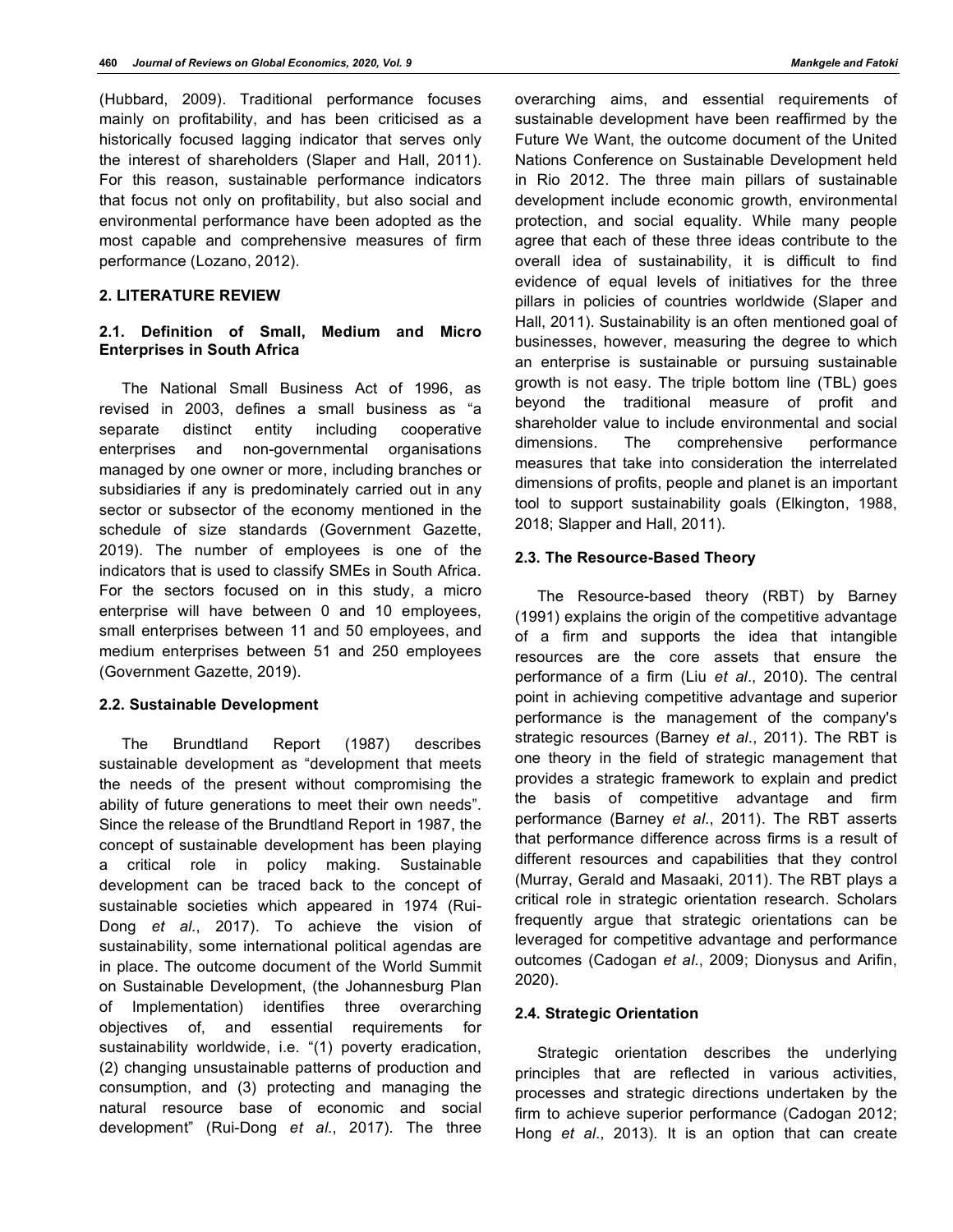capabilities dynamically in a constantly changing business environment, and enables companies to respond quickly to these changes (Al-Barghouthi, 2014). According to Eitrem and Oberg (2018), strategic orientation refers to how a company responds to factors in the business environment. Therefore, such orientation is often portrayed as a predictor of high performing firms (Liu *et al*., 2011). Strategic orientation is commonly used as a generic umbrella term to describe a number of different constructs such as market orientation, entrepreneurial orientation and learning orientation (Hakala, 2011).

# *2.4.1. Strategic Orientation and Financial Performance*

Previous studies have found a link between firms' capability to implement strategic orientation and performance. Altuntaş *et al*. (2013) conducted a study on healthcare providers in Turkey through a combination of email survey and telephone interviews with 74 companies. They found that there is a significant positive relationship between strategic orientation and firm financial performance. Ho (2014) also found that strategic orientation positively influences financial performance, especially in industries with a high level of competition, such as technology. In the context of SMEs, Abiodun and Kida (2016) conducted a study of 238 companies in Nigeria. The study found a significantly positive relationship between strategic orientation and financial performance. Rauch *et al*. (2009) argue that firms are likely to benefit from strategic orientation and increase their financial performance. Rauch *et al*. also suggest that the direct effect of strategic orientation on firm performance is influenced by the size of the business. A study that focused on SMEs in South Korea demonstrates that strategic orientation has a positive impact on financial performance (Lee and Lim, 2009). Thus, the following is hypothesised: **Hypothesis 1:** There is a significant positive relationship between strategic orientation and financial performance.

## *2.4.2. Strategic Orientation and Social Performance*

According to Audretsch *et al*. (2018), large companies tend to be more successful than SMEs mainly because they plan strategically to obtain a competitive advantage. Through strategic orientation, firms can highlight their development and growth choices, look intensely into their prospects and strategically plan to fully exploit the opportunities offered (Makinde and Agu, 2018). Masocha (2018) states that social performance relates to the firm's

actual accomplishments in enhancing and sustaining the standards of living without disregarding environmental issues. Corporate social responsibility (CSR) has become an integral part of business practice over the last decade (Servaes and Tamayo, 2013). In fact, many corporations dedicate a section of their annual reports and corporate websites to CSR activities, illustrating the importance that they attach to such activities. Servaes and Tamayo (2013) pointed out that companies implement social responsibility activities and other strategies that allow them to improve their reputation and restore stakeholders' confidence. Busch and Hoffmann (2011) emphasise that the stakeholder theory, referred to as good management theory, is about doing good to those that the firm interacts with in order to create the enabling environment for the business firm to gain competitive advantage and grow. This approach assumes that a strategic orientation is needed for a firm to be socially responsible and profitable (Matuszak and Różańska, 2017). It is hypothesised that: **Hypothesis 2:** There is a significant positive relationship between strategic orientation and social performance.

# *2.4.3. Strategic Orientation and Environmental Performance*

During the last few decades, ecosystem degradation has grown to become a major topic among several actors in society, such as politicians, NGOs, consumers and businesses. In this debate, much responsibility is placed on businesses, which together with consumers are often key players on the road towards increased environmental sustainability (Haddock-Fraser and Tourelle, 2010; Sandhu *et al*., 2010). it seems that the corporate sector is increasingly becoming aware of the social and environmental aspects of their operations. However, while this is the case among larger companies, research indicates that SMEs are lagging behind (Cassells and Lewis, 2011; Brammer *et al*., 2012). An important role in achieving the sustainability of a business is played by environmental protection. Environmental sustainability should have the long-term perspective considering the evolution of business systems and feedback, the necessity to be flexible and adaptable, with constant attention on local and global conditions, and respecting the living nature end biological diversity (Moldan *et al*., 2012). Environmental sustainability synthesises the economic growth and environmental protection in a way that means investments in resources saving and natural capital preservation with achieving benefits from the development of new cleaner sustainable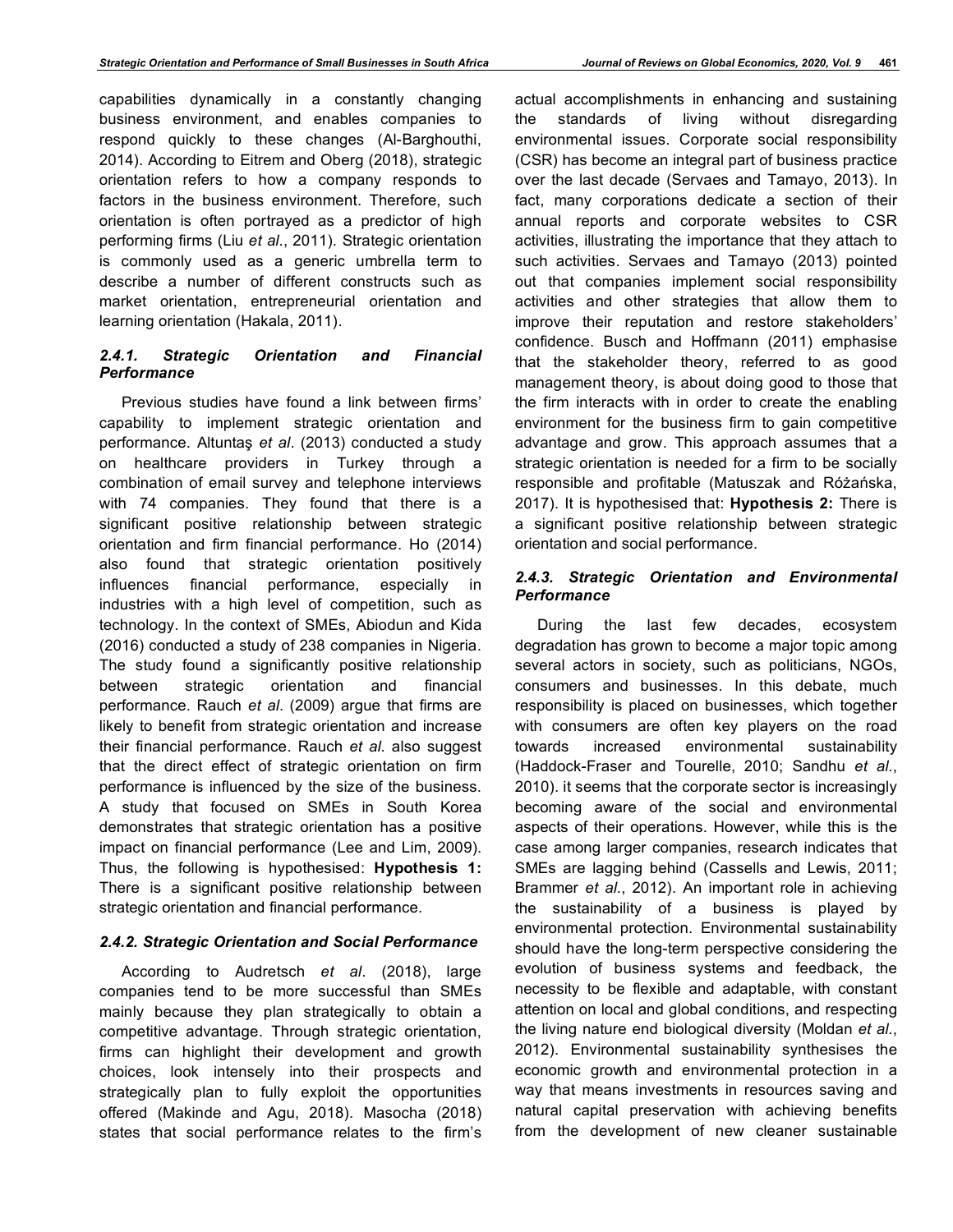technologies and production. Pursuing green economic growth is becoming a strategic business opportunity for enterprises to cope (Li, 2014). In this context, the development of green innovation has become an inevitable choice to low-carbon development, transformative economic growth mode, and ecological civilisation. Green innovation may reduce the negative impact of economic activities on the environment through strategic innovation in products, processes, society, institutions or organisations (Borghesi *et al*., 2015). Many enterprises choose to use strategic green innovation as an effective means to achieve sustainable competitive advantages. Thus, it is hypothesised that: **Hypothesis 3:** There is a significant positive relationship between strategic orientation and environmental performance.

## **3. RESEARCH METHODOLOGY**

This study followed the quantitative research design and a self-administered questionnaire was employed during the data collection process. The participants in the survey were SMEs in Polokwane in the Limpopo Province of South Africa. Because there is no database of SMEs in the study area, the participants were conveniently sampled. The questionnaire was divided into three sections (1) biographical details (2) strategic orientation and (3) sustainable performance. Table **2** depicts the measurement of variables. The cover page of the questionnaire contained information about the aim of the study and voluntary and anonymous participation. The questionnaire was pre-tested with twenty SME owners in a pilot study. Pearson correlation and regression was used for analysis. The questionnaire items were based on the five-point Likert Scale with "1 strongly disagree and 5 strongly agree" and adapted from previous studies (Ghazali *et al.,* 2017; Wang *et al*., 2019).

# **4. RESULTS**

#### **4.1. Biographical Details**

Three hundred questionnaires were distributed and one hundred and forty questionnaires were returned. The response rate was 46,67%. The results of the Kolmogorov-Smirnov assured the normality of the data.

Table **1** depicts the biographical details. The results indicate that the majority of the participants in the survey are male, have been in business for between two and five years and in the 31-40 age bracket, operated in the service sector and employed 0 and 10 employees.

**Table 1: Biographical Information of the Respondents**

| <b>Biographical characteristics</b> | <b>Frequency</b><br>(N=140) |  |  |
|-------------------------------------|-----------------------------|--|--|
| Gender                              |                             |  |  |
| Male                                | 73                          |  |  |
| Female                              | 67                          |  |  |
| Age of the owner (year)             |                             |  |  |
| Below 20                            | $\overline{2}$              |  |  |
| 20-30                               | 39                          |  |  |
| $31 - 40$                           | 65                          |  |  |
| 41-50                               | 26                          |  |  |
| Above 50                            | 8                           |  |  |
| <b>Business sector</b>              |                             |  |  |
| Service                             | 52                          |  |  |
| Retail                              | 42                          |  |  |
| Manufacturing                       | 46                          |  |  |
| <b>Business Categories</b>          |                             |  |  |
| Close corporation                   | 19                          |  |  |
| Sole proprietorship                 | 41                          |  |  |
| Partnership                         | 43                          |  |  |
| Private                             | 37                          |  |  |
| Age of the firm (year)              |                             |  |  |
| $0 - 1$                             | 6                           |  |  |
| $2 - 5$                             | 53                          |  |  |
| $6 - 10$                            | 42                          |  |  |
| $11 - 15$                           | 29                          |  |  |
| $16+$                               | 10                          |  |  |
| Number of employees                 |                             |  |  |
| None                                | 6                           |  |  |
| $0 - 10$                            | 59                          |  |  |
| 11-50                               | 47                          |  |  |
| 51-250                              | 28                          |  |  |

#### **4.2. Descriptive Analysis**

Table **2** shows the mean and standard deviation of respondents' answers. The scale mean for strategic orientation is 3.73. Thus, the majority of SMEs that participated in the survey have good practices of analysis dimension, defensive dimension, aggressive dimension, futurity dimension, proactiveness dimension and riskiness dimension and ultimately a good strategic orientation practice. In addition, the Cronbach's alpha coefficients for all the constructs used to measure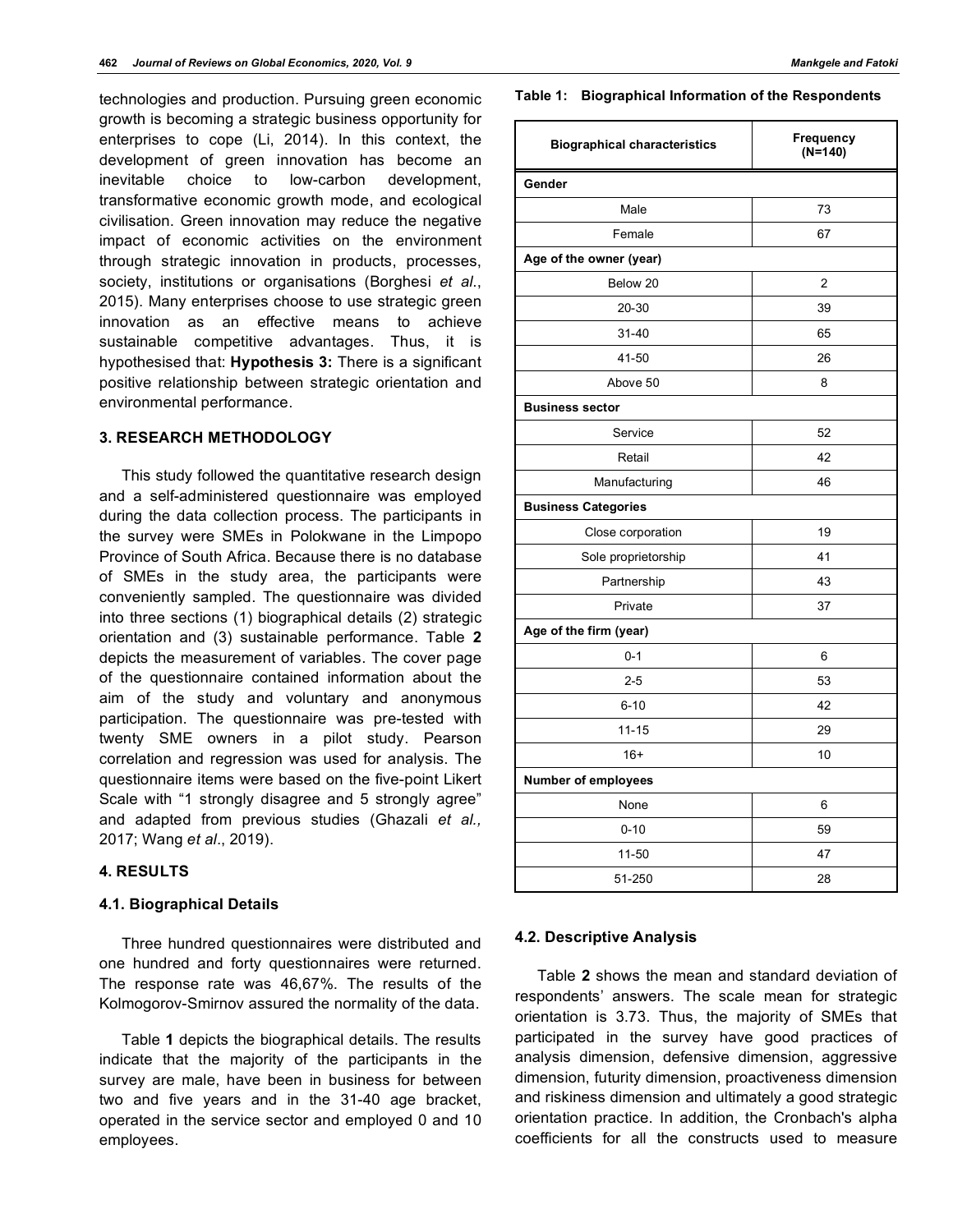## **Table 2: Descriptive Statistics of Strategic Orientation**

| <b>Dimensions</b>        | Questions                                                                            | Mean         | <b>Standard</b><br>deviation |  |
|--------------------------|--------------------------------------------------------------------------------------|--------------|------------------------------|--|
| Analysis dimension       | Before making a key decision, my business completely analyses the<br>situation       |              | 1.09                         |  |
|                          | In my business, the information systems are fundamental in making<br>decisions.      |              | 1.03                         |  |
|                          | Average                                                                              |              | 1.06                         |  |
|                          | <b>Cronbach Alpha</b>                                                                |              | 0.76                         |  |
|                          | My business makes significant modifications in its service processes.                | 3.89         | 0.93                         |  |
| Defensive dimension      | My business applies cost control systems to monitor its performance.                 | 3.69         | 0.99                         |  |
|                          | Average                                                                              | 3.79         | 0.96                         |  |
|                          | <b>Cronbach Alpha</b>                                                                |              | 0.768                        |  |
|                          | My business sets prices below those of the competition.                              | 3.54         | 1.09                         |  |
|                          | My business sacrifices benefits in order to gain market share.                       | 3.67         | 1.06                         |  |
| Aggressiveness dimension | My business cuts prices to increase its market share.                                | 3.75         | 1.08                         |  |
|                          | Average                                                                              | 3.65         | 1.09                         |  |
|                          | <b>Cronbach Alpha</b>                                                                |              | 0.83                         |  |
|                          | My business formally tracks important general market trends.                         | 3.98         | 0.95                         |  |
|                          | My business makes forecasts about the key indicators of its activity.                | 3.67         | 1.08                         |  |
|                          | My business studies the way to achieve future competitive advantage.                 | 3.57         | 1.03                         |  |
| Futurity dimension       | My business uses long-term criteria to assign its resources.                         | 3.82         | 1.03                         |  |
|                          | Average                                                                              | 1.02<br>3.76 |                              |  |
|                          | <b>Cronbach Alpha</b>                                                                |              | 0.80                         |  |
|                          | My business constantly looks for new business opportunities.                         | 3.91         | 1.03                         |  |
|                          | My business is always ahead of its competitors.                                      | 3.71         | 1.12                         |  |
|                          | My business is usually one of the first business to launch new services.             | 3.56         | 1.12                         |  |
| Proactiveness dimension  | My business constantly seeks new opportunities related to its present<br>operations. | 3.67         | 1.05                         |  |
|                          | Average                                                                              | 3.71         | 1.08                         |  |
|                          | <b>Cronbach Alpha</b>                                                                | 0.76         |                              |  |
|                          | My business's operations can generally be considered "low risk".                     | 3.67         | 0.94                         |  |
| Riskiness dimension      | My business chooses "tried-and-true" low-risk operations.                            | 3.82         | 1.03                         |  |
|                          | My business tends to support projects with guaranteed returns.                       | 3.53         | 1.10                         |  |
|                          | My business seems to make conservative decisions, and not major<br>decisions.        | 3.67         | 1.10                         |  |
|                          | Average                                                                              | 3.67         | 1.05                         |  |
|                          | <b>Cronbach Alpha</b>                                                                |              | 0.88                         |  |
|                          | <b>Strategic orientation</b>                                                         |              | 3.73                         |  |

strategic orientation are above 0.70 indicating a satisfactory internal consistency of measures.

Table **3** illustrates the results of sustainable performance based on financial, social and environmental indicators. The Cronbach's alpha coefficients for all the constructs are above 0.70

indicating a satisfactory internal consistency of measures.

# **4.3. Correlation Analysis and Regression Analysis**

Table **4** depicts a positive correlation between strategic orientation and sustainable performance,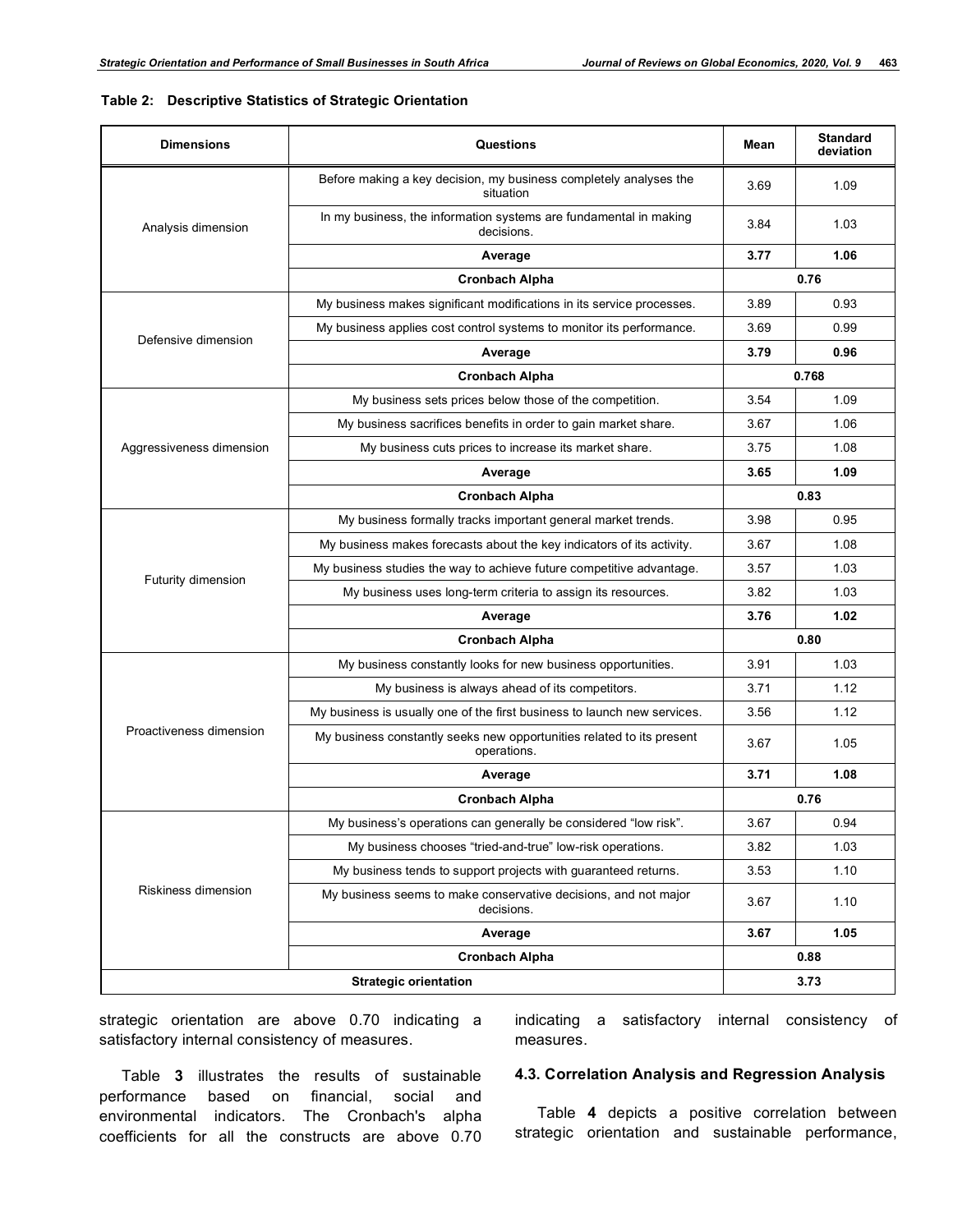## **Table 3: Descriptive Statistics of Sustainable Performance**

| <b>Dimensions</b>         | Questions                                                                                              |      | <b>Standard</b><br>deviation |
|---------------------------|--------------------------------------------------------------------------------------------------------|------|------------------------------|
| Financial performance     | Our sales have increased during the last 3 years.                                                      |      | 1.20                         |
|                           | Our market share has increased during the last 3 years.                                                |      | 1.11                         |
|                           | Our profit growth rate has increased during the last 3 years.                                          |      | 1.12                         |
|                           | Average                                                                                                | 3.81 | 1.14                         |
|                           | <b>Cronbach Alpha</b>                                                                                  | 0.85 |                              |
|                           | My company has a comprehensive policy towards environmental friendly<br>practice.                      |      | 0.93                         |
|                           | My company has improved the use of eco-friendly materials.                                             |      | 0.93                         |
| Environmental performance | My company has increased use of recycled goods.                                                        |      | 1.06                         |
|                           | Our processes reduce energy, waste and pollution.                                                      |      | 1.01                         |
|                           | Average                                                                                                | 3.78 | 0.98                         |
|                           | <b>Cronbach Alpha</b>                                                                                  | 0.80 |                              |
| Social performance        | My company has developed a process to improve health, safety and<br>complaint handling.                |      | 0.95                         |
|                           | The innovations introduced by my company have reduced rate of return<br>and recall from our customers. |      | 0.93                         |
|                           | There is improvement in safe and fair labour practices of my company.                                  |      | 1.01                         |
|                           | My company has developed a new social sustainability plan.                                             |      | 0.97                         |
|                           | Customer satisfaction with our product/services has increased during the<br>last 3 years.              |      | 1.06                         |
|                           | The rate of return and recall from our customers has reduced during the<br>last 3 years                |      | 1.06                         |
|                           | Staff turnover has reduced during the last 3 years.                                                    |      | 1.01                         |
|                           | The employees' satisfaction has increased during the last 3 years.                                     |      | 0.99                         |
|                           | Scale mean                                                                                             | 3.85 | 1.00                         |
| <b>Cronbach Alpha</b>     |                                                                                                        |      | 0.77                         |
| Sustainable performance   |                                                                                                        |      | 3.81                         |

#### **Table 4: Correlation between Strategic Orientation and Sustainable Performance**

| Sustainable performance   |                     | <b>Strategic orientation</b> |
|---------------------------|---------------------|------------------------------|
| Financial performance     | Pearson Correlation | 0.517                        |
|                           | Sig. (2-tailed)     | 0.000                        |
| Environmental performance | Pearson Correlation | 0.614                        |
|                           | Sig. (2-tailed)     | 0.002                        |
| Social performance        | Pearson Correlation | 0.552                        |
|                           | Sig. (2-tailed)     | 0.000                        |
| N                         |                     | 140                          |

Correlation is significant at the 0.05 level (2-tailed).

which is highlighted by financial performance (r=0.517, p<0.05) environmental performance (r=0.614, p<0.05), and social performance (r=0.552, p<0.05). Table **5** shows the results of the regression. The results (B=0.214, p<0.05) indicate a significant positive relationship between strategic orientation and financial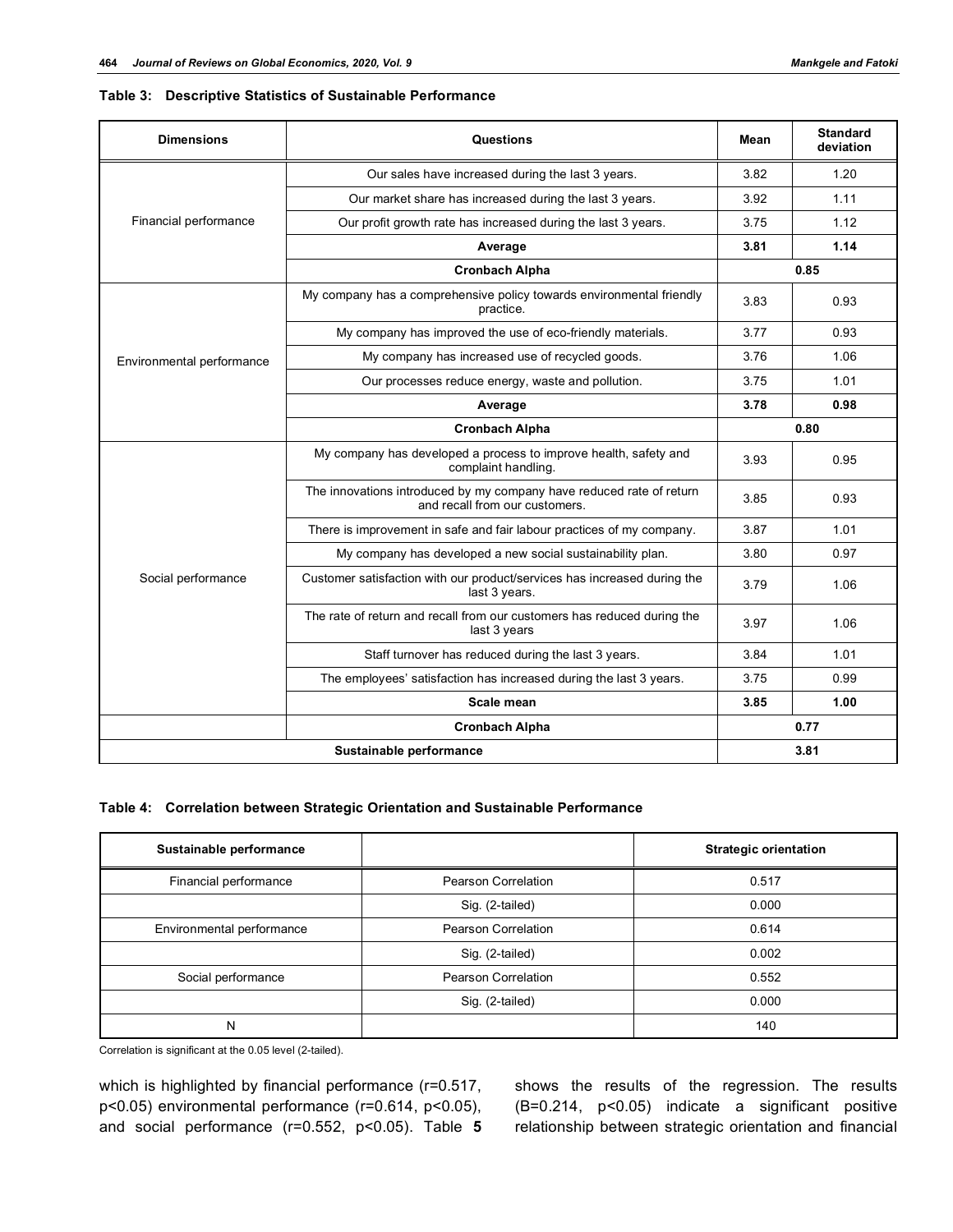| Variable                  | Unstandardised | <b>Standard</b> |             |         |       |
|---------------------------|----------------|-----------------|-------------|---------|-------|
|                           | в              | error           | <b>Beta</b> | t-value | Sig.  |
| Financial performance     | 0.870          | 0.314           | 0.214       | 2.770   | 0.006 |
| Environmental performance | 1.631          | 0.282           | 0.415       | 5.776   | 0.000 |
| Social performance        | 0.544          | 0.200           | 0.219       | 2.712   | 0.008 |

SIG<0.05.

performance. Furthermore, the results (B=0.415, p<0.05) and (B=0.219, p<0.05) indicate significant positive relationships between strategic orientation and environmental and social performance. Overall, the results show that strategic orientation positively impacts on the sustainable performance of SMEs.

### **5. DISCUSSION**

The study examined the impact of strategic orientation on the sustainable performance of SMEs South Africa. The results of Pearson correlation showed significant positive relationships between strategic orientation and sustainable performance measures. The findings of this study are consistent with previous research that has observed a positive relationship between strategic orientation and sustainable performance of SMEs. Abiadun and Kida (2016) conducted a study of 238 SMEs, and found a positive and significant relationship between strategic orientation and firm performance. Jennifer *et al*. (2009) conclude that there is a significant positive relationship between strategic orientation and SME performance. The findings of this study are strengthened by research conducted by Laukkanen *et al*. (2013), which observed a positive relationship between strategic orientation and the performance of SMEs. The results of the study further concur with Hoq and Chauhan (2011), who conducted a study on SMEs in Bangladesh and found that strategic orientation is positively related to firm performance. Chandrakumara *et al*. (2011) further showed similar results that strategic orientation positively effects the performance of SMEs. The results of the study are supported by Fauzul *et al*. (2011) that there is a significant positive relationship between strategic orientation and performance.

# **6. CONCLUSION**

The findings of the study indicated a significant positive relationship between strategic orientation and sustainable performance. The study has some policy contributions. The findings this study can help

individuals and businesses, government and nongovernmental to understand how to create a sustainable organisation. SME owners need to be strategically oriented and acquire strategic orientation knowledge for themselves and their employees. Furthermore, SME owners need to be able to develop policies that support strategic orientation and sustainable performance. Policy makers in the area of entrepreneurial education in South Africa can use these findings to foster the strategic posture of potential and actual entrepreneurs. Agencies such as Small Business Development Agency (SEDA) and Small Enterprise Finance Agency (SEFA) should organise seminars to train and educate SME owners on strategic orientation and its implementation in their businesses. Universities should include strategic orientation as a course under entrepreneurship in order to provide a better understanding of this orientation to graduates. The study focused on SMEs in Polokwane. Therefore, care should be exercised in generalising the findings of the study to all SMEs in South Africa.

#### **REFERENCES**

- Abiodun, T.S. & Kida, M.I. 2016. Impact of strategic orientations on performance of small and medium enterprises: The roles of entrepreneurial orientation in promoting economic development. *International Journal of Economics, Commerce and Management*, 4(4):206-219.
- Adeniran, T. & Johnston, K. 2011. Investigating the Level of Internet capabilities of South African Small and Medium Enterprises in Changing Environments. From: www.zaw3.co.za/index. php/ZAWWW/ 2011/paper/view/450> (accessed 5 May  $2014$ ).
- Al-Barghouthi, N. 2014. Strategic orientations, e-business assimilation and organisational agility. Unpublished Master's Thesis. Middle East University, Jordan.
- Altuntaş, G., Semerciöz, F. & Eregez, H. 2013. Linking strategic and market orientations to organisational performance: the role of innovation in private healthcare organisations. *Procedia-Social and Behavioral Sciences*, 99(1):413-419. https://doi.org/10.1016/j.sbspro.2013.10.509
- Baker, W.E. & Sinkula, J.M. 2009. The Complementary Effects of Market Orientation and Entrepreneurial Orientation on Profitability in Small Businesses. *Journal of Small Business Management*, 47(4):443-464. https://doi.org/10.1111/j.1540-627X.2009.00278.x
- Barney, J.B. 1991. Firm Resources and Sustained Competitive Advantage. Journal of Management. 17(1): 99–120*.* https://doi.org/10.1177/014920639101700108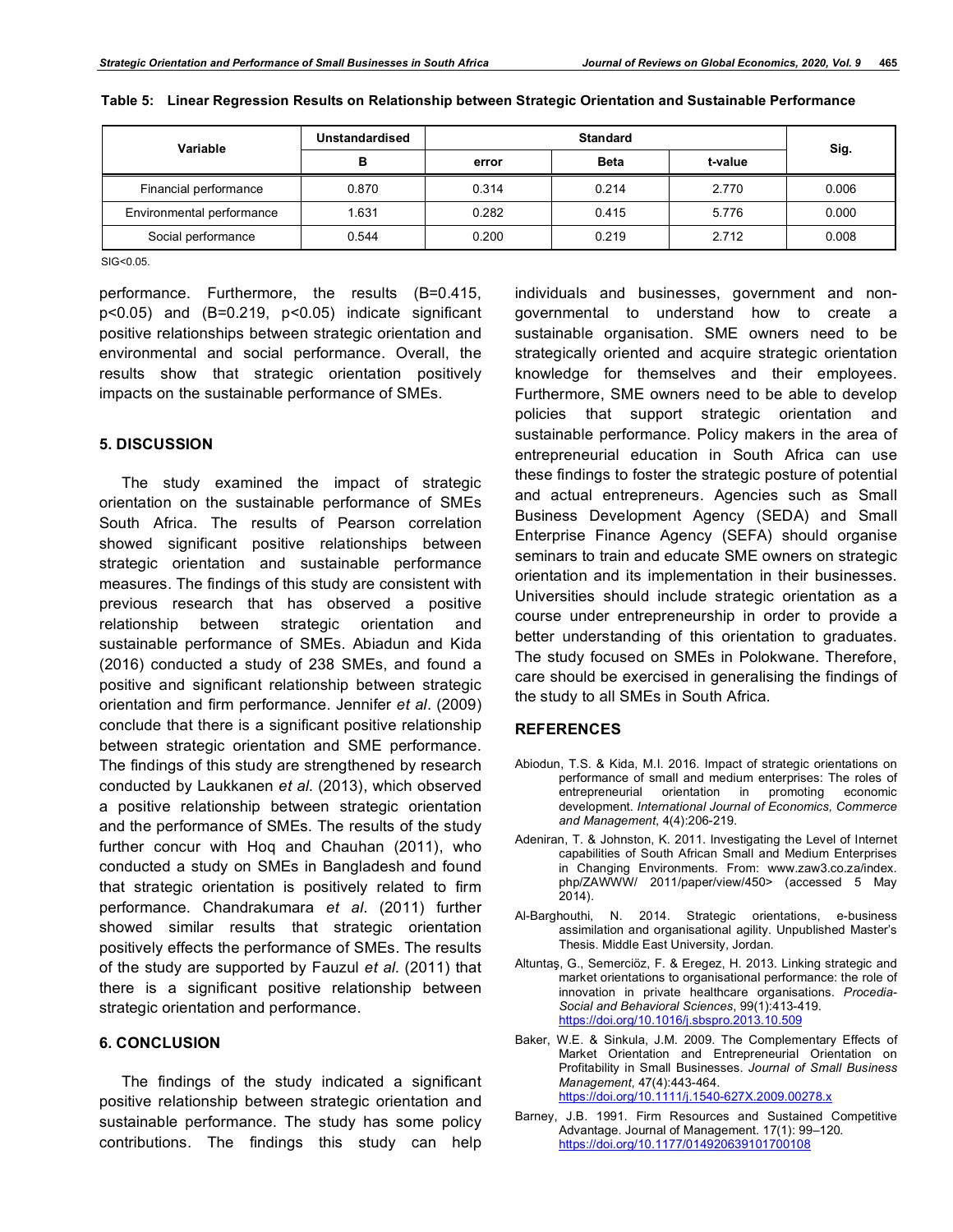- Barney, J. B., Ketchen, D. J. & Wright, M. 2011. The future of resource-based theory: Revitalization or decline. *Journal of Management*, 37(5):1299-1315. https://doi.org/10.1177/0149206310391805
- Borghesi, S., Cainelli, G. & Mazzanti, M. 2015. Linking emission trading to environmental innovation: Evidence from the Italian manufacturing industry. *Research Policy*, 44(1):669–683. https://doi.org/10.1016/j.respol.2014.10.014
- Brammer S, Hoejmose S. & Marchant, K. 2012. Environmental management in SMEs in the UK: practices, pressures and perceived benefits. *Business Strategy and the Environment*, 21(1): 423–434. https://doi.org/10.1002/bse.717
- Busch, T. & Hoffmann, V.H. 2011. How hot is your bottom line? Linking carbon and financial performance. *Business and Society*, 50(2):233-265. https://doi.org/10.1177/0007650311398780
- Cadogan, J. W. 2012. International marketing, strategic orientations and business success: Reflections on the path ahead. *International Marketing Review*, 29(4):340-348. https://doi.org/10.1108/02651331211242656
- Cadogan, J.W., Olli, K. & Sanna, S. 2009. Export market-oriented behaviour and export performance: Quadratric and moderating effects under differing degree of market dynamism and internalization. *Journal of International Marketing*, 17(4):71-89. https://doi.org/10.1509/jimk.17.4.71
- Cant, M. 2012. Challenges Faced by SME's In South Africa: Are Marketing Skills Needed? International Business & Economics Research Journal, 11(10):1107-1116. https://doi.org/10.19030/iber.v11i10.7256
- Cassells, S. & Lewis, K. 2011. SMEs and environmental responsibility: do actions reflect attitudes? *Corporate Social Responsibility and Environmental Management*, 18(3):186- 199.

https://doi.org/10.1002/csr.269

- Chandrakumara, A., De Oysa, A. & Manawaduge, A. 2011. Effect of entrepreneurial and managerial orientation of ownermanager on company performance: an empirical test in Sri Lanka. *International Journal of Management*, 20(1):139-151.
- Chimucheka, T. & Mandipaka, F. 2015. Challenges Faced by Small, Medium and Micro Enterprises in the Nkonkobe Municipality. *International Business & Economics Research Journal*, 14(2):309-316.

https://doi.org/10.19030/iber.v14i2.9114

- Eitrem, A. & Oberg, L. 2018. The effect of strategic orientation on the commercial exploitation of digitalisation. Master's thesis. Norwegian school of economics. Bergen.
- Dionysus, R and Arifin, A. 2020. Strategic Orientation on Performance: The Resource Based View Theory Approach. Jurnal Akuntansi, 24 (1): 131-148. https://doi.org/10.24912/ja.v24i1.661
- Elkington, J. 1998. Accounting for the triple bottom line, *Measuring Business Excellence*, 2(3): 18-22. https://doi.org/10.1108/eb025539
- Elkington, J. 2018. 25 Years Ago I Coined the Phrase "Triple Bottom Line." Here's Why It's Time to Rethink It. Harvard Business Review
- Fatoki, O. & Smit, A.V.A. 2011. Constraints to credit assess by new SMEs in South Africa: A supply-side analysis. African Journal of Business Management, 5(4):1413-1425.
- Fauzul, M.F., Takenouchi, H. & Yukika, T. 2010. Entrepreneurial orientation and business performance of small and medium scale enterprises in Sri Lanka. *Asian Social Science*, 6(1):34- 46.

https://doi.org/10.5539/ass.v6n3p34

Haddock-Fraser, J.E. & Tourelle, M. 2010. Corporate motivations for environmental sustainable development: exploring the role of consumers in stakeholder engagement. *Business Strategy and the Environment*, 19(1):527–542. https://doi.org/10.1002/bse.663

Hakala H., 2011. Strategic orientations in management literature: three approaches to understanding the interaction between market, technology, entrepreneurial and learning orientations. *International Journal of Marketing Reviews*, 13(2):199–217.

https://doi.org/10.1111/j.1468-2370.2010.00292.x

- Ho, W.Y. 2014. Multiple strategic orientations and business performance: A comprehensive investigation of high-tech firms. Unpublished Doctoral Dissertation, University of Adelaide.
- Hong, J.T, Song, H. & Yoo. S. 2013. Paths to success: How do market orientation and entrepreneurship orientation produce new product success. *Journal of Product Innovation Management,* 30(1):44-55. https://doi.org/10.1111/j.1540-5885.2012.00985.x
- Hoq, M.Z. & Chauhan, A.A. 2011. Effects of organisational resources on organisational performance: An empirical study of SMEs. *Interdisciplinary Journal of Contemporary Research in Business*, 2(1): 373-385.
- Hubbard, G. 2009. Measuring Organisational Performance: Beyond the Triple Bottom Line. *Business Strategy and the Environment*, 18(3):177-191. https://doi.org/10.1002/bse.564
- Jennifer, L., Laurence, G. & Eric, J. 2009. Strategic orientation and<br>SME performance. Journal of Business and performance. *Journal of Business and Entrepreneurship*, 24(1):35-67.
- Kumar, K., Boesso, G., Favotto, F. & Menini, A. 2012. Strategic orientation, innovation patterns and performances of SMEs and large companies. *Journal of Small Business and Enterprise Development*, 19(1):132-145. https://doi.org/10.1108/14626001211196442
- Lau, C.M. & Bruton, G.D. 2011. Strategic orientations and strategies of high technology ventures in two transition economies. *Journal of World Business,* 46(3):371–380. https://doi.org/10.1016/j.jwb.2010.07.011
- Laukkanen, T., Nagy, G., Hirvonen, S., Reijonen, H. & Pasanen, M. 2013. The effect of strategic orientations on business performance in SMEs A multigroup analysis comparing Hungary and Finland. *International Marketing Review*, 30(6):510-535. https://doi.org/10.1108/IMR-09-2011-0230
- Lee, S. M. & Lim, S. 2009. Entrepreneurial orientation and the performance of service business. *Service Business*, 3(1):1- 13. https://doi.org/10.1007/s11628-008-0051-5
- Li, Y. 2014. Environmental innovation practices and performance: Moderating effect of resource commitment. *Journal of Cleaner Production*, 66(1): 450–458.
	- https://doi.org/10.1016/j.jclepro.2013.11.044
- Liu, L., Timothy, V. & Gao, Y. 2010. A review of approaches of resource-based empirical research in banking. *The International Journal of Applied Economics and Finance*, 4(4):230-241. https://doi.org/10.3923/ijaef.2010.230.241
- Lozano R. 2012. Towards better embedding sustainability into companies' systems: an analysis of voluntary corporate initiatives. *Journal of Cleaner Production*, 25(1): 14-26. https://doi.org/10.1016/j.jclepro.2011.11.060
- Makinde, O. G. & Agu, C. U. 2018. Strategic Entrepreneurship and Performance of Small and Medium Scale Enterprises in Aba Metropolis. *Archives of Business Research*, 6(9):49-69. https://doi.org/10.14738/abr.69.5120
- Masocha, R. 2018. Does Environmental Sustainability Impact Innovation, Ecological and Social Measures of Firm Performance of SMEs? Evidence from South Africa. *Sustainability*, 10: 1-11. https://doi.org/10.3390/su10113855